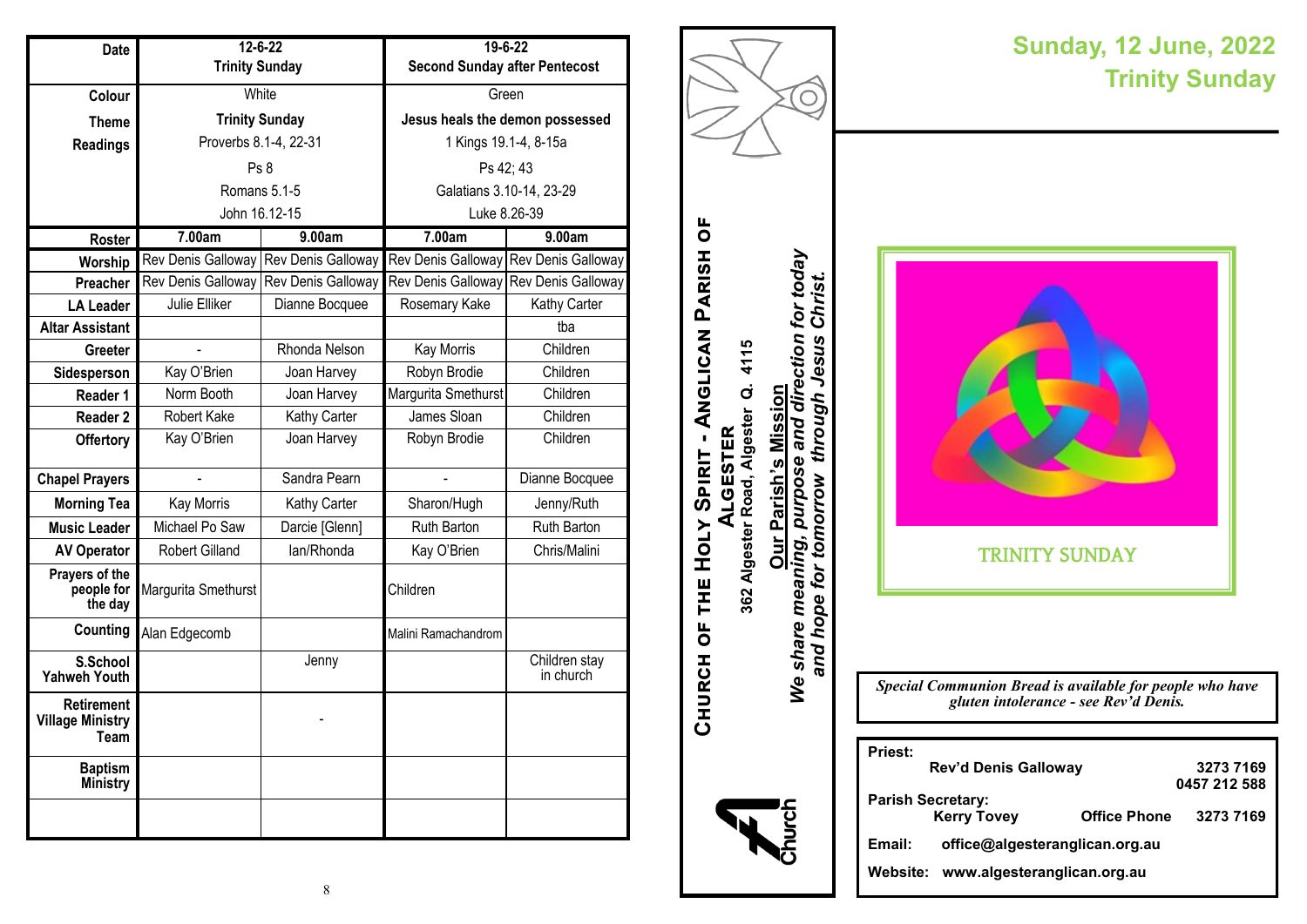|                                                                 |                                                                                           |                           | <b>Service Times</b>                                                                                                                                 | Prayers of the people:                                                                                                                                                                                                                                                                                                                                                                                                                                                                                                                                                                                                                                                                                                                                                                                                                                                                           |
|-----------------------------------------------------------------|-------------------------------------------------------------------------------------------|---------------------------|------------------------------------------------------------------------------------------------------------------------------------------------------|--------------------------------------------------------------------------------------------------------------------------------------------------------------------------------------------------------------------------------------------------------------------------------------------------------------------------------------------------------------------------------------------------------------------------------------------------------------------------------------------------------------------------------------------------------------------------------------------------------------------------------------------------------------------------------------------------------------------------------------------------------------------------------------------------------------------------------------------------------------------------------------------------|
| <b>CHURCH OF THE HOLY SPIRIT</b><br>362 Algester Road, Algester |                                                                                           |                           |                                                                                                                                                      | Blessed are You, O Lord our God, Creator of the Universe, Redeemer of the world and Fortifier of Your<br>people, hear us as we pray to You.                                                                                                                                                                                                                                                                                                                                                                                                                                                                                                                                                                                                                                                                                                                                                      |
| Sundays<br>Sundays                                              | <b>HOLY COMMUNION</b><br><b>SUNDAY SCHOOL &amp; YAHWEH YOUTH</b><br>during 9.00am worship | 7.00am & 9.00am           | <b>Baptisms, Weddings and Pastoral Services</b><br>by arrangement<br><b>Pastoral Care &amp; Home Communions</b><br>Rev'd Denis Galloway 0457 212 588 | Thank You for Your Word, Father, that tells us how You created the world and everything in it. The<br>heavens declare Your glory and the earth reveals Your handiwork. Help us to be mindful of what You<br>have given us so that the generations to follow may give You glory. Where there is war, please bring<br>peace and reconciliation so that Your creation can heal and acknowledge You.<br>In humility we ask You - Hear our prayer<br>Redeemer of the world, thank You that You came to this world to pay the price for our redemption.<br>You, Who with the Father created the world and came and showed us how to live, make us more aware<br>of what You sacrificed to bring us back into relationship with you. Help us share Your love with all<br>people that we meet so they too will receive Your sacrifice for their redemption.<br>In gratitude we ask You - Hear our prayer |
| <b>Contacts Details</b>                                         |                                                                                           |                           |                                                                                                                                                      | Spirit of God Who strengthens and comforts us, open our hearts to the awareness of Your presence<br>which is always there to lead and guide us. You give us wisdom when we need it, compassion for those<br>who suffer, and love for those who are unloved and neglected.                                                                                                                                                                                                                                                                                                                                                                                                                                                                                                                                                                                                                        |
|                                                                 | <b>CLERGY</b>                                                                             |                           |                                                                                                                                                      | In our need for strengthening - Hear our prayer                                                                                                                                                                                                                                                                                                                                                                                                                                                                                                                                                                                                                                                                                                                                                                                                                                                  |
| Rev'd Denis Galloway                                            | rector@algesteranglican.org.au                                                            | 3273.7169<br>0457 212 588 |                                                                                                                                                      | Eternal God, the Alpha and Omega, the Beginning and the End, You reign in majesty. You have all<br>things in Your control even when it seems totally out of control. Unite us, Your people, so that we may<br>be one even as You, Father, Son and Holy Spirit, are one.                                                                                                                                                                                                                                                                                                                                                                                                                                                                                                                                                                                                                          |
|                                                                 | PARISH COUNCIL MEMBERSHIP - 2022                                                          |                           |                                                                                                                                                      | With thanks we ask - Hear our prayer                                                                                                                                                                                                                                                                                                                                                                                                                                                                                                                                                                                                                                                                                                                                                                                                                                                             |
| <b>Ruth Barton</b>                                              | Parish Nominator 0402 039 995                                                             |                           | <b>Adrian Scott</b><br>0449 824 748<br>Churchwarden<br><b>Kerry Tovey</b><br>Parish Councillor 0416 287 120                                          | Accept our prayers through Jesus Christ our Lord, who taught us to pray,                                                                                                                                                                                                                                                                                                                                                                                                                                                                                                                                                                                                                                                                                                                                                                                                                         |
| Dianne Bocquée Parish Councillor                                | Parish Nominator                                                                          | 3800 5984                 |                                                                                                                                                      | Our Father in heaven                                                                                                                                                                                                                                                                                                                                                                                                                                                                                                                                                                                                                                                                                                                                                                                                                                                                             |
|                                                                 | Alan Edgecomb Parish Councillor 0410 555 685                                              |                           | <b>PARISH MINISTRY CONTACTS</b>                                                                                                                      | Prayers compiled by Margurita Smethurst                                                                                                                                                                                                                                                                                                                                                                                                                                                                                                                                                                                                                                                                                                                                                                                                                                                          |
|                                                                 | Joan Harvey Parish Treasurer 0400 787 558                                                 |                           | Cursillo<br>Dianne Bocquée 3800 5984                                                                                                                 |                                                                                                                                                                                                                                                                                                                                                                                                                                                                                                                                                                                                                                                                                                                                                                                                                                                                                                  |
| Rosemary Kake Synod Rep                                         |                                                                                           | 0435 277 298              | Home Communions Parish Office 3273 7169                                                                                                              |                                                                                                                                                                                                                                                                                                                                                                                                                                                                                                                                                                                                                                                                                                                                                                                                                                                                                                  |
| Rhonda Nelson Churchwarden                                      |                                                                                           | 0412 720 016              | Parish Office 3273 7169<br><b>Home Groups</b><br>KYB - Know Your Bible Jan Tully 0407 675 006                                                        |                                                                                                                                                                                                                                                                                                                                                                                                                                                                                                                                                                                                                                                                                                                                                                                                                                                                                                  |
| lan Nelson                                                      | Parish Councillor<br>Parish Nominator                                                     | 0402 321 419              | Ladies' Group<br>Kerry Tovey 0416 287 120<br><b>Mainly Music</b><br>Jenny Bullock 0439 847 979                                                       | As we pray for those in need                                                                                                                                                                                                                                                                                                                                                                                                                                                                                                                                                                                                                                                                                                                                                                                                                                                                     |
| Kay O'Brien                                                     | Churchwarden                                                                              | 0438 833 617              | Men's Group<br>Hugh Everton 0412 091 479<br><b>MU Australia</b><br>Jenny Bullock 0439 847 979                                                        |                                                                                                                                                                                                                                                                                                                                                                                                                                                                                                                                                                                                                                                                                                                                                                                                                                                                                                  |
|                                                                 | <b>Malini Ramachandrom</b>                                                                |                           | <b>Prayer Ministry</b><br>Parish Office 3273 7169<br><b>Sunday School</b><br>Parish Office 3273 7169                                                 | Denver Everton; Alice Hudson; Allan; Carol; Dianne; Blake Howe; Katherine; Susan; Tammy, John; Kim;<br>Ray; Karen; Jeanette Stevenson; Tony Johnson; Sally; Murray; Mary and Ian Loweke; Christina; Sam,                                                                                                                                                                                                                                                                                                                                                                                                                                                                                                                                                                                                                                                                                         |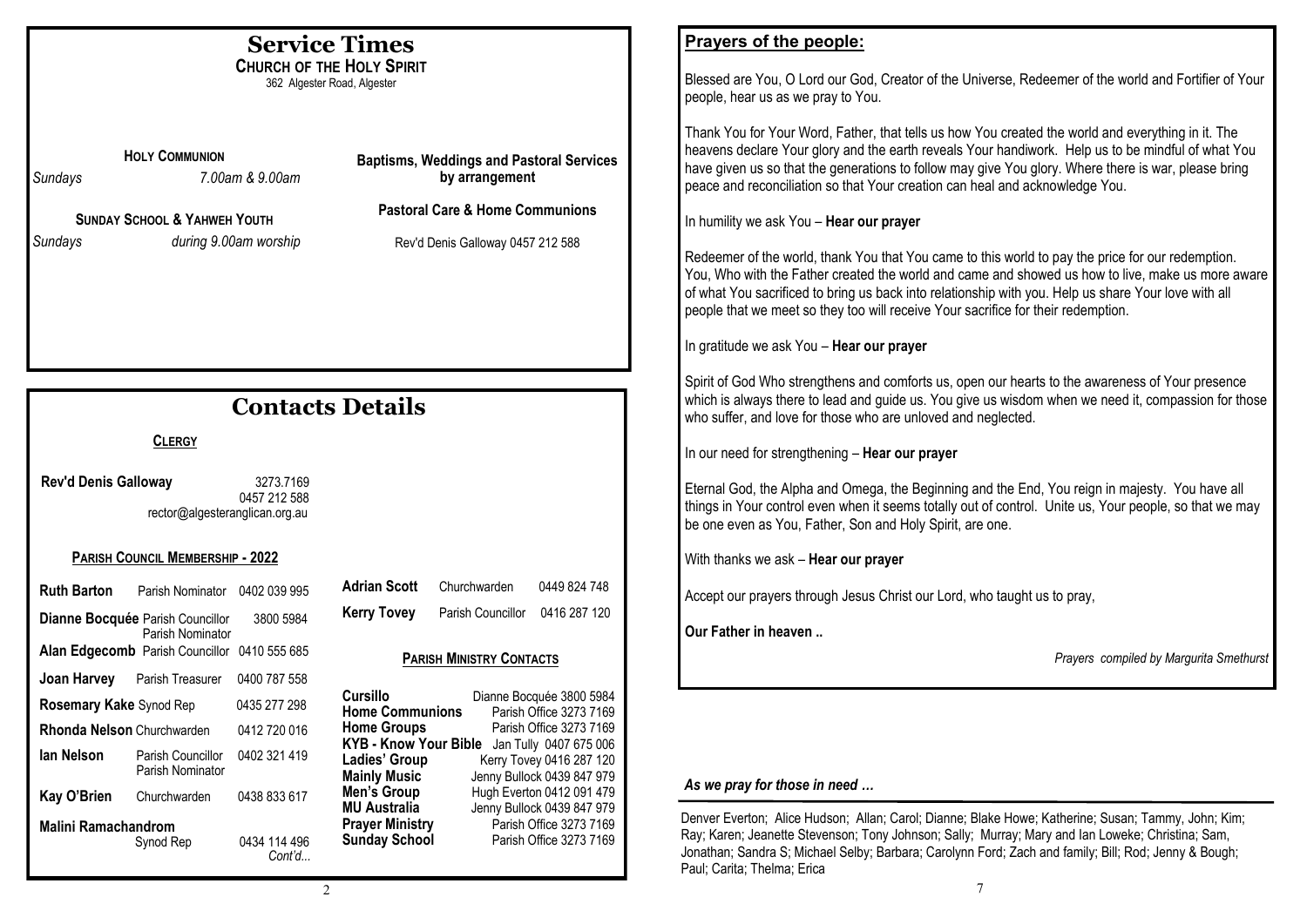You are all invited to a free concert by Mark Day in the Hall on **Saturday 18th June at 11am** which will be followed by a light lunch.

Prior to this, the Mothers' Union will hold a short meeting  $\overline{\phantom{a}}$  at 10am, then we can all enjoy Mark's lovely singing voice.

There will be an opportunity **f** for a gold coin donation for Haats' charity, JDE.

# **MEN'S OUTING - MARIAN VALLEY - Saturday 2nd July Car pool from church at 9am**

After the visit to Marian Valley we will enjoy lunch at a venue to be decided. Please RSVP by either contacting Hugh, 0412 091 479, or using the clipboard on the back table.

## GREETING CARDS

Please have a look at the assorted greeting cards in the box on the table at the back of the church. Each one has a Christian message and is priced at \$1.20.

These cards are supplied by the Anglican Mothers' Union.



*NOTE IN YOUR DIARY NOW!*



We have organised delivery of a skip as there is a lot of tidying up to do in our grounds. If anyone has an electric chainsaw please see Fr Denis.

## **Morning tea will be on the agenda!**

## *WH&S reminder for Working Bee*

- if working outdoors, remember sunblock, hat, gloves, water and closed-in shoes.
- use relevant personal protective equipment to complete task.
- remember ladder & electrical safety.

We will have a break from collecting the plastic caps as Ocean Crusaders has been inundated with supplies. We will keep you informed if this changes. Many thanks indeed for taking this project on with such enthusiasm!

# **W.I.S.H - What's In Store Here**

# **Sunday, June 12, 2022**

**Today 7.00am Holy Communion 9.00am Holy Communion Sunday School**

# **Forthcoming Events**

**Friday, 17 June 10.00am Mainly Music**

**Saturday, 25 June 7.30am Working Bee**

**Saturday, 18 June 9am-midday Open Prayer Morning 11.00am Concert in the Hall - all invited:** see pg.6 **Sunday, 19 June 8.15am Churchwarden's Meeting 9.00am Children partake in service Tuesday, 21 June 7.00pm Parish Council Men's outing to Marian Valley: see pg.6** 

# *MISSION - JUNE*

**Anglicare**